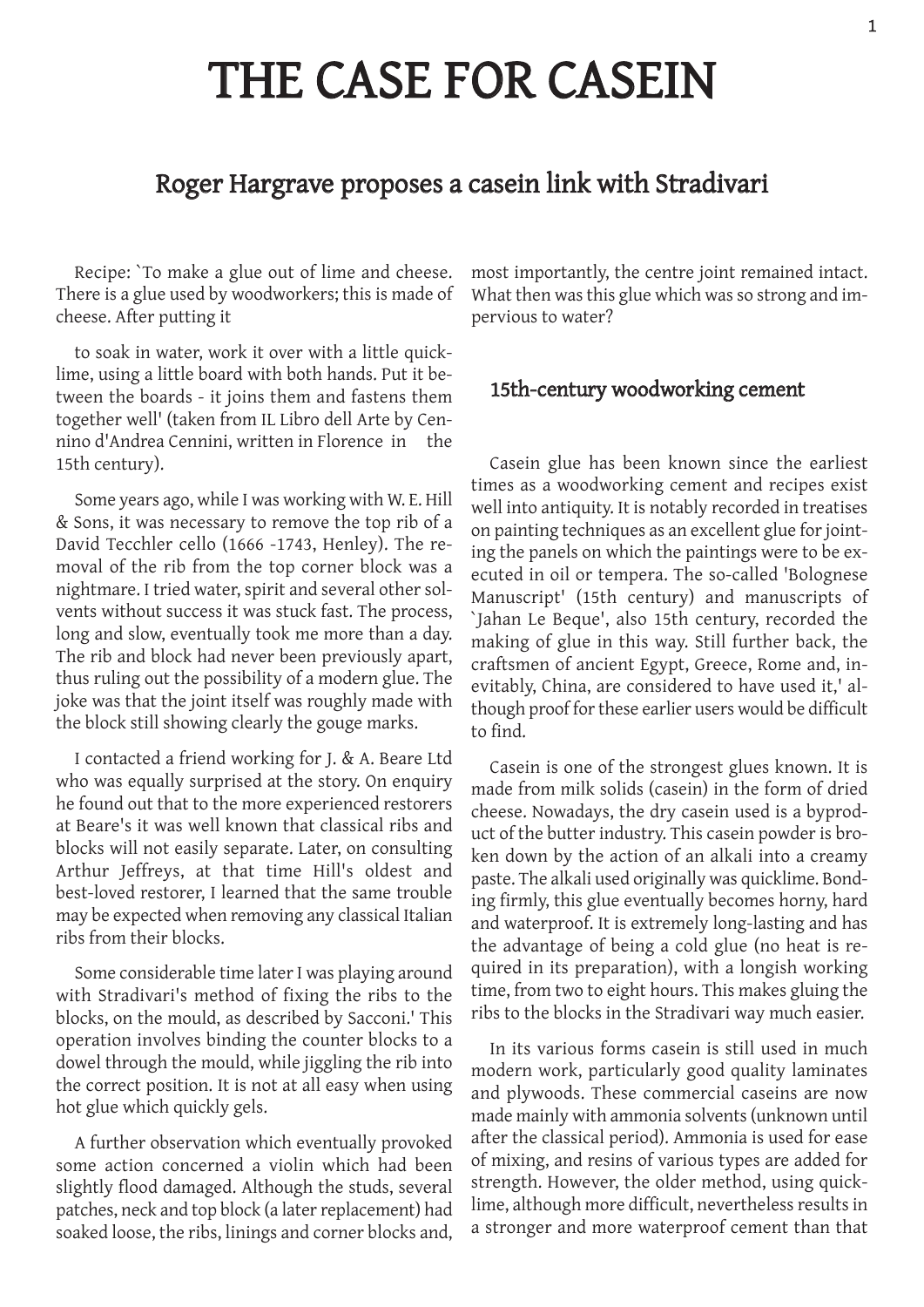which can be normally bought as 'casein glue', from your woodworking supplier.

Let us consider for a while that Stradivari and his contemporaries used casein glues. What evidence do we have? Not a great deal. To the three observations at the beginning we can add the following. Compared to later period instruments the classical centre joint is less likely to `spring'. This is a feature also quite well known to restorers. (Here it is worth mentioning that casein is a slightly better gap filler than animal glue.) We know too that Stradivari hung his instruments out in the hot sun of Cremona, in what must have been a high humidity atmosphere due to the presence of the River Po. This information comes from various letters of Stradivari.3 Many modern Cremonese makers practise `sunning' (the fierceness of an Italian summer sun and the humidity of Cremona cannot be compared to our English summer where animal glued joints will perhaps hold). Cremonese makers today overcome the problem of loosening joints by using modern PVA type white glues. No‑one seems to be asking about Stradivari's answer to the problem. Equally, no‑one seems to worry that we do not know how long these modern plastic glues will hold.

#### Unadulterated casein likely solution

At first, I thought that a mixed use of glues might be the answer, with perhaps animal glue for reversable work, such as belly to rib and back to rib joints. However, experience has suggested that the more likely answer is that all the work on a classical instrument was carried out with casein. It is noteworthy that similar problems of removal are also evident where backs have never previously been taken off the ribs, mainly at the block areas.

So the evidence is quite slim. No analysis of joints can clearly state that casein was used. Raymond White, senior scientific officer at the National Gallery, London, carried out an analysis of a Dominicus Montagnana cello back joint in August 1980. The joint, taken from an instrument made in Venice in 1730 and cut down at some time during the later part of the 19th century, was analysed as follows: `As to the adhesive of the joint, this is clearly protein-like. There is some ambiguity as to the source. Some hydroxyproline would suggest a proportion of animal/fish glue, but in addition a quite marked glutamic acid component would also suggest some casein. Whether a mixture or whether the joint was later re‑glued with one or the other component cannot be determined'.

However, if one is prepared to accept the possibility, a key appears which could open many other doors. This key is of particular importance for the study of Baroque constructional methods. This is in itself a minefield of if's, buys and maybe's. I tend to agree with Max Moller's letter to THE STRAD (October 1981, p.426) that few if any modern makers have fathomed the depths of Baroque methods with any success whatsoever. The subject of Baroque construction is however not for this moment.

## Emulsifying agent

The real interest probably lies in varnishing. Here casein becomes a slow fuse. Not only was casein used to joint the panels on to which the paintings were to be executed, it was also used as a ground to seal the panels and as a painting medium to carry and bind the pigments themselves. Casein emulsifies splendidly with almost any painting medium, be it simple glues, gums, oils and resins, or complex varnish recipes.

Its uses in industry are also interesting. It is used for the surface hardening of special papers and card, for the lining of beer barrels (the wooden sort) as a protection against alcohol corrosion and mould attack, as a `plastic' for electrical insulation etc. The list is endless. There is only one circumstance in which I would not like to see casein being used and that is in restoration work. Particularly with regards to cracks etc, its irreversability could prove disastrous.

Having no further wish to influence the way in which individuals may or may not wish to pursue. these ideas, I will end here. The list of books may help with technical data or painting methods, but the real information lies in works difficult to obtain and translated mostly from the German originals. Here a good librarian is a necessity.